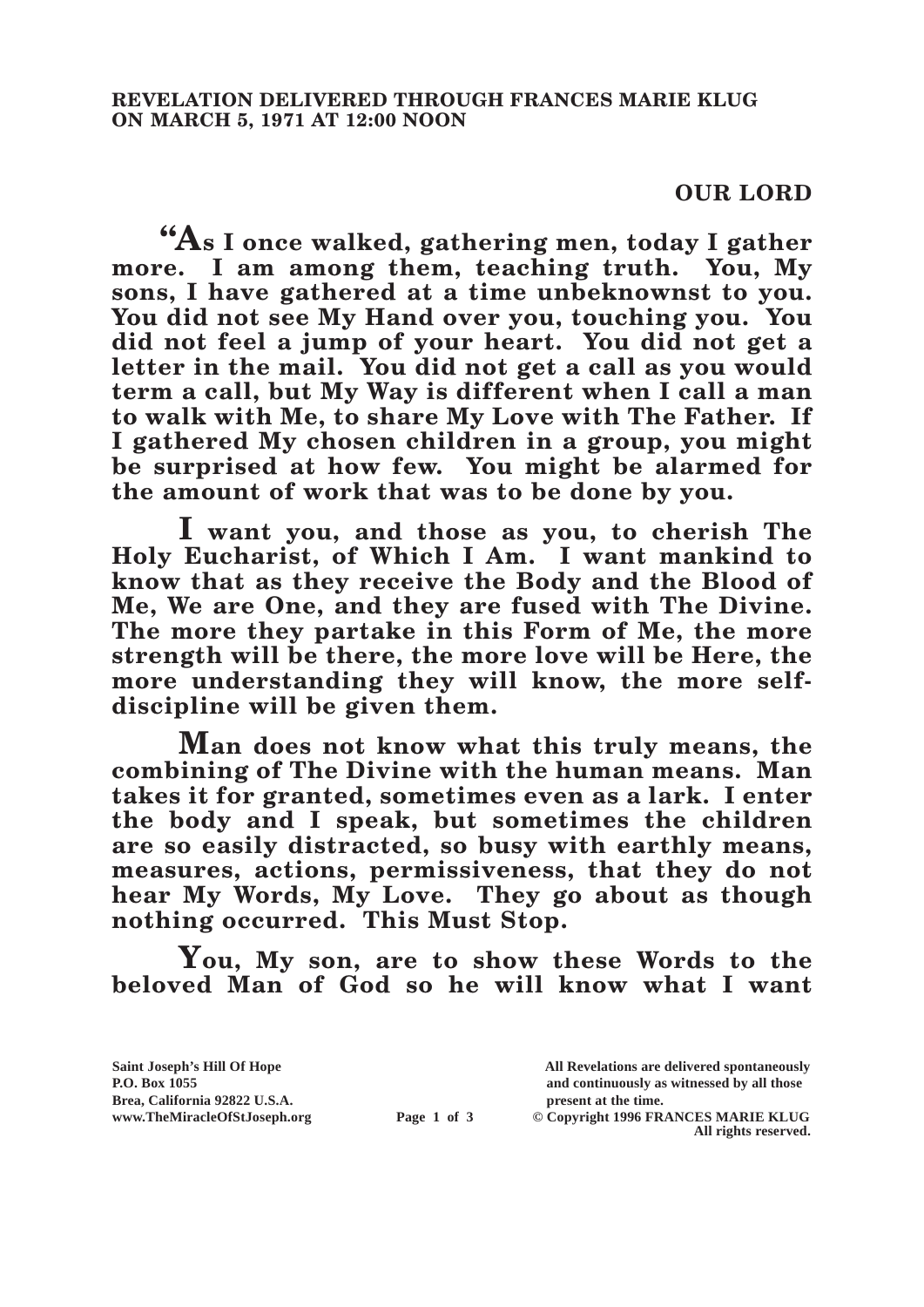**taught to mankind. Oh, My sons, the Beauty that is given each day, in a moment, is far beyond man's knowledge, dreams, hopes, schemes, thoughts, needs.**

**I have given man all things to live by, to live with, to live for, to live in. Why does he search other ways, other means? They are false, they will only drag him down to the abyss of evil schemes. Man's ego, man's pride, man's envy are disastrous to him, for he places so much emphasis on them. To be great among men is no disgrace, and I do not say, 'Ignore this way,' but I say, 'Use it to lead man My Way'; but so few follow this pace.**

**Our Heavenly Mother has appeared to mankind — Gentle, Sweet, Firm, Loving, Kind — gently teaching them, telling them, warning them what to do, what would be best for them. They ignore the Visions of Truth. The Visions are fought by eager men who feel they know how Heaven will act. I could stomp them out, wipe them away, but My Love is patient, tolerant, waiting for them to change.**

**The Rosary must be said. It is a weapon that man should stand up to, with, for, using it with love for The Heavenly Queen, The Mother of All. Churches must recognize the power in it, the beauty of it, the dignity it is, the reason for it, the need it serves. The Father listens gently to The Heavenly Queen. She pleads with Him constantly, 'Please, My Father, be patient with them. They will change, their wills will turn, they are just men.' It is Her Love, Her Desire, Her Wish, that makes Him hold back His Fist, that causes time to be, for mankind must change. The Father says, 'It must be.'**

Brea, California 92822 U.S.A.<br>
www.TheMiracleOfStJoseph.org<br> **Page 2 of 3** © Copyright 1996 FR.

**Saint Joseph's Hill Of Hope All Revelations are delivered spontaneously P.O. Box 1055 and continuously as witnessed by all those** 

**Page 2 of 3** © Copyright 1996 FRANCES MARIE KLUG **All rights reserved.**